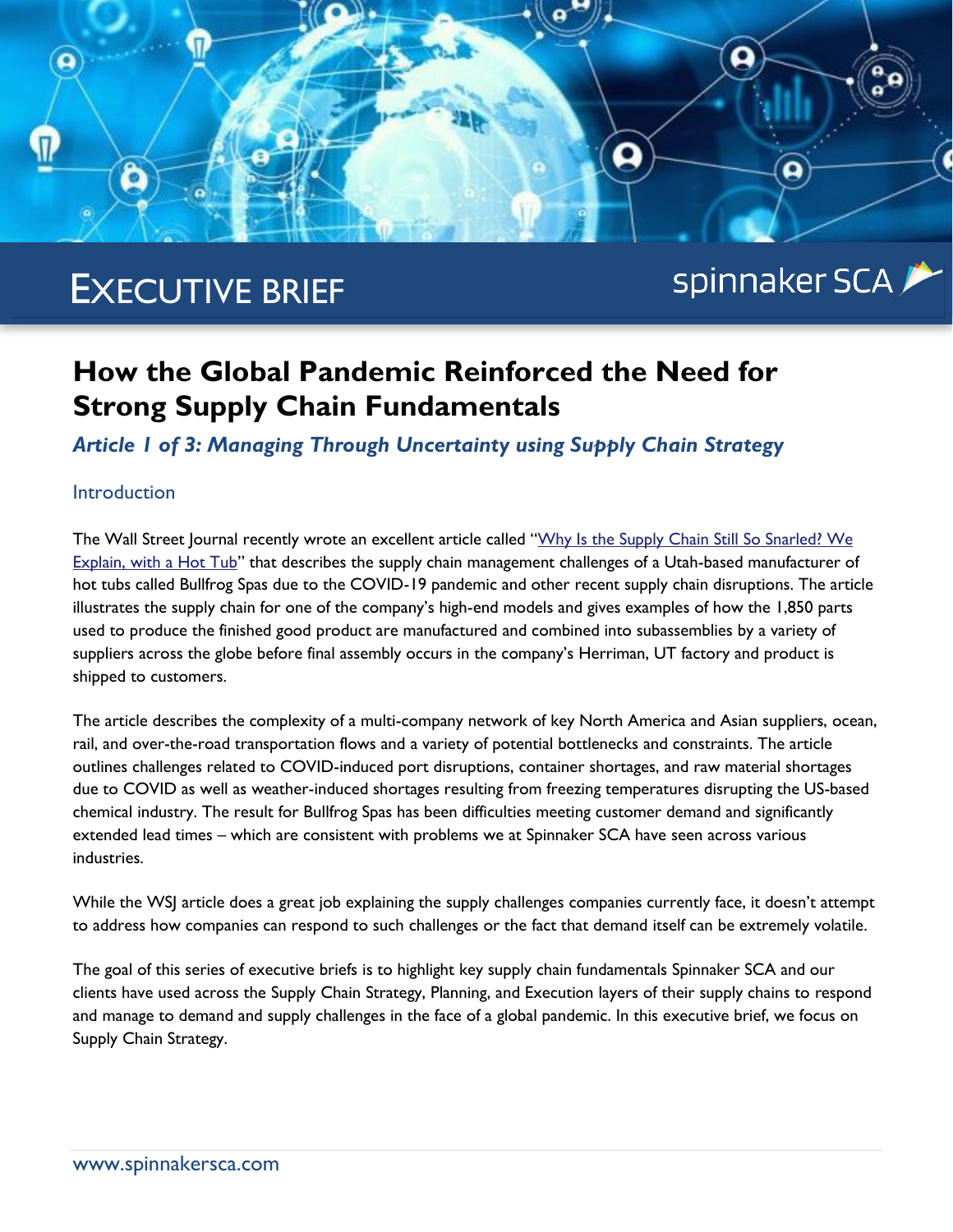## Fundamentals for Managing Through Uncertainty: Supply Chain Strategy

Supply Chain Resilience was a trendy buzzword across supply chain publications, consultants, software vendors, online discussion boards, etc. well before the COVID-19 pandemic and has only picked up steam during the pandemic. Resilience can be a tricky topic for senior executives – risk management is prudent but can't overburden the supply chain with added cost when times are good. Buzzwords aside, our experience developing supply chain strategies with senior supply chain executives (CSCOs, COOs, VPs, etc.) has been to focus on pragmatic steps that can be taken to identify, avoid and ultimately manage through disruptions.

Our view of Supply Chain Strategy involves designing the end-to-end supply chain and establishing policies to control behavior. Forward-thinking companies consider these topics when times are good, so they are ready to deal with challenges when problems arise, and the best companies take the following three steps:

#### *Step #1: Understand Your End-to-End Supply Chain and Potential Risks*

Unless driven to do otherwise, it can be easy for companies to focus on immediate suppliers and customers. But in an environment with complex global supply chains ignoring the structure of your end-to-end supply chain (including supplier's suppliers and customer's customers) leaves companies open to a variety of risks. The apparel and footwear industry faced a significant backlash in the 1990s when child labor and other poor working conditions were exposed in the extended supply chain for leading brands, high tech manufacturers faced significant supply disruptions because of the 2011 flooding in Thailand and the Fukushima earthquake, and food and beverage manufacturers have faced similar issues related to supplier working conditions and ingredient quality and provenance.

During the global pandemic, companies in these industries that had taken steps to understand their end-to-end supply chain were able to quickly ingest regional and local data on COVID-19 impacts and understand how this information would impact their supply and demand. Companies without this knowledge were often caught flat footed and experienced demand and supply shocks too late to react in any meaningful way.

#### *Step #2: Revisit Your Supply Chain Design to Mitigate Risks and Enable Flexibility*

Two of the risks we see most often when companies evaluate their supply chains are a) purchased parts that are single sourced from suppliers who themselves have only one source of manufacturing or supply and b) production and assembly operations that are single sourced and located in areas where disruptions can occur.

Purchasing single sourced products from suppliers who do not have resiliency strategies in place is an obvious risk but can easily occur especially in industries like high tech where product designs rely on specific components that go through rigorous (and expensive) qualification processes that often involve qualifying specific production locations. The previously mentioned natural disasters in Thailand and Japan brought this issue to the forefront for many companies that subsequently experienced major delays and following these events there has been a significant movement to multi-source that has to reduced but not eliminated this risk. However, COVID-era shortages in semiconductors and other key components for the automotive industry have shown that risks stiff exist.

Production and assembly operations that are single-sourced can create manufacturing and inventory economies of scale but also risk and higher transportation costs. Supply chain network design provides a powerful tool to evaluate scenarios and understand the trade-offs across fixed and variable supply chain network costs to understand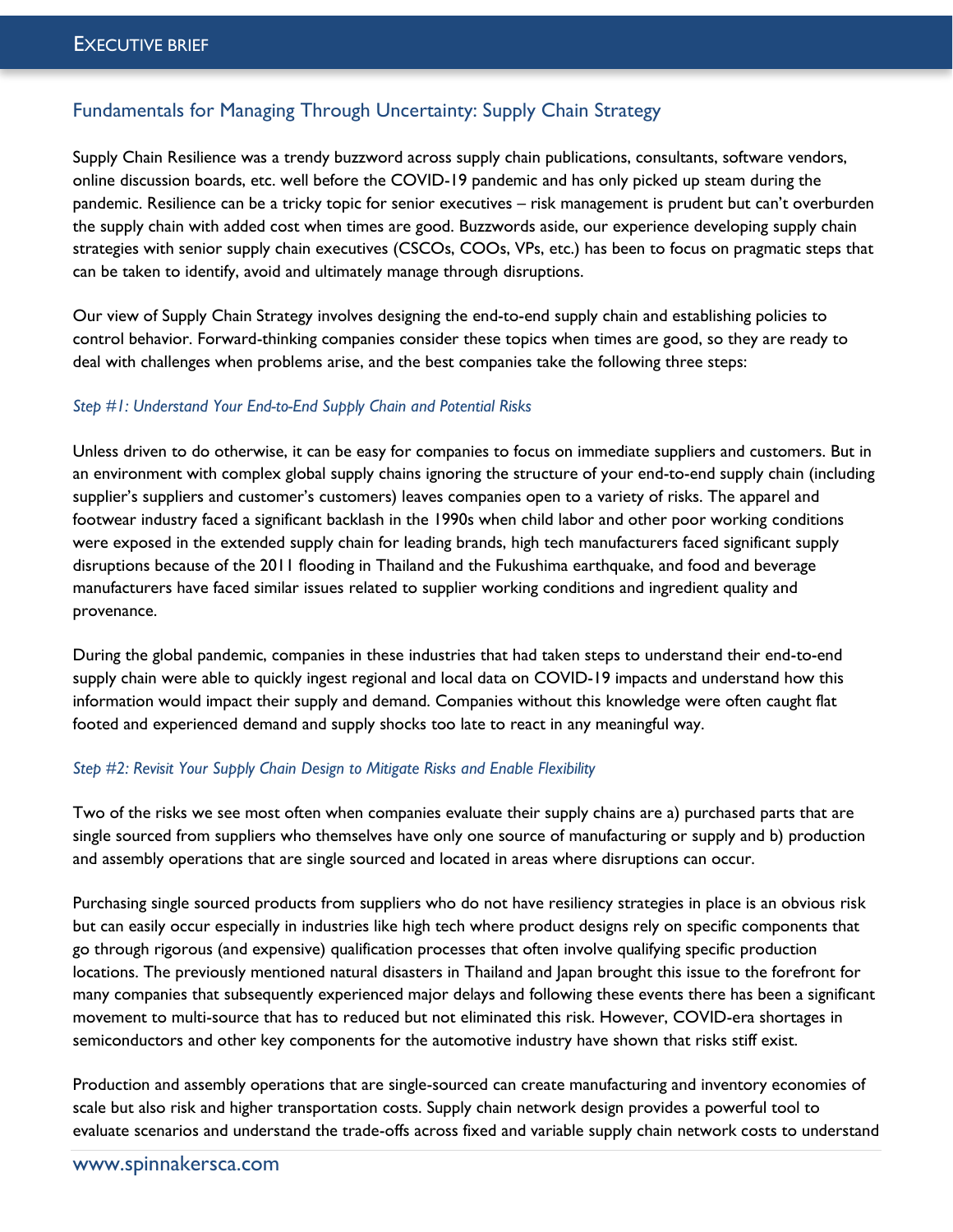these trade-offs. Evaluating alternative supply chain sourcing (internal and external production options as well as materials procurement) strategies is a classic example of network design analysis and helps companies understand the best strategies to minimize risk while managing costs.

#### *Step #3: Develop Demand and Supply Strategies to Respond to Disruptions*

In the face of supply chain uncertainty, scenario analysis provides an incredibly powerful tool for understanding issues and developing strategies to reach. Systems enablement for scenario analysis – whether through network design and optimization models or S&OP/demand/supply planning systems – was a critical enabler to such analysis. During the pandemic companies with proven systems to run scenario analysis models had a huge head start when it came to evaluating the options in their supply chains and responding quickly. Numerous clients asked us to refresh network optimization models to evaluate alternative demand and supply scenarios to help determine their response. Likewise, companies with the abilities to run scenarios through S&OP processes using demand and supply planning systems were able to evaluate and develop pro-active responses to changing business conditions.

While resilience planning is often viewed as a supply-side exercise, demand shaping is another powerful tool for responding to disruptions. During the pandemic numerous companies reduced their product assortments to focus on core products. While consumer product shortages received significant media coverage during the pandemic the ability of some consumer product companies and retailers to pivot and ensure supply even if the portfolio was limited was remarkable. The companies that execute these processes the best have previously given thought to the segmentation of their products and customers so that when supply becomes scarce their supply chains automatically prioritize appropriately without manual intervention.

# **Conclusion**

In conclusion the three key capabilities across Supply Chain Strategy include:

- 1. Understanding your end-to-end supply chain and potential risks. Key questions to answer include:
	- a. Where is the risk in your supply chain? Here we're really talking about understanding your upstream supply chain – where materials come from, who and where your suppliers are, and how diverse is your supply base.
- 2. Revisiting your supply chain design to mitigate risk and enable flexibility. Key questions to answer include:
	- a. Are you utilizing modeling tools, such as a 'digital twin', to evaluate what-if scenarios in your network? Digital agility is the key to growth and resilience.
- 3. Shaping Demand and Supply to respond to disruptions. Key questions to answer include:
	- a. Is everything on the table in terms of optimizing business outcomes and how we can shape demand and supply? As design capabilities have matured, the focus has become the evolution of existing capabilities.

We recommend that companies look across these layers of Supply Chain Strategy & Design, Planning, and Execution when they consider how to improve capabilities. Supply chains are complex systems and often to drive real results it's not the problem right in front of you that needs to be solved but a bunch of different processes working together that span across Strategy, Planning, and Execution. In articles 2 – Supply Chain Planning and 3 – Supply Chain Execution, we'll be continuing this series on how to manage through uncertainty by focusing on supply chain fundamentals.